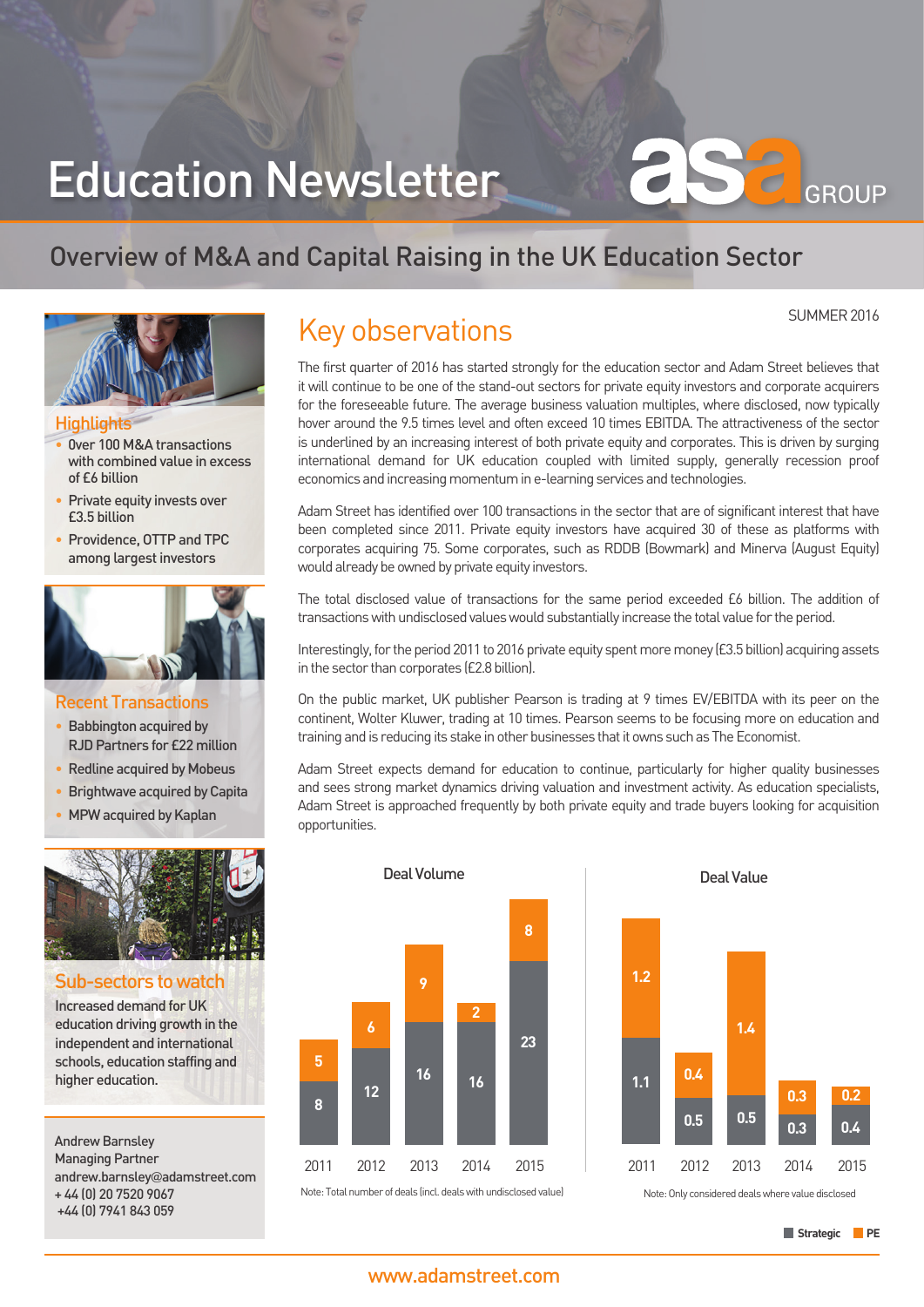## Areas of opportunity

**Schools** – There continues to be strong activity within the independent schools, international schools and independent sixth form college market. Sixth form college group, MPW, was recently acquired by Kaplan for a rumored £120 million. Minerva (August Equity), Astrum (Sovereign Capital) and Radnor House (Albion Ventures) have all shown significant year-on-year growth and would be attractive acquisition targets for larger corporate acquirers or buy-out funds.

**Further Education** – Adam Street predicts that the further education sector will attract significant interest from private equity and corporate acquirers in the foreseeable future. Transactions in the further education sector will be driven by global themes such as heightened security (Mobeus invested in Redline Assured Security), financial regulation (Financial Adviser School acquired by Old Mutual Wealth) and compliance training (Alcumus acquired by Inflexion).

In the UK, further education providers will benefit from an Apprenticeship Levy to be introduced in April 2017 that should raise £3 billion per annum by 2019/2020 to help the government achieve its target of 3 million apprenticeship starts by 2020. The Levy, coupled with the government's commitment to apprenticeship training should drive investment and consolidation activity in the vocational training market. Recently, Babbington sold for a reported £22 million to RJD Partners and Lifetime is also reported to have a number of interested buyers among both private equity and corporate acquirers.



**E-learning technologies** – This sector remains massively fragmented and is dominated by a large number of early stage and start-up businesses that compete intensely for capital and resource to grow. Recent activity includes itslearning's acquisition of Fronter from Pearson and Capita's acquisition of Brightwave both for an undisclosed amount.

The AIM listed Learning Technologies has made significant inroads into the e-learning space, acquiring six businesses globally with a combined value of £70 million since October 2013.

**Nursery Schools** – This sector has also seen an increase in activity driven primarily by US-based Bright Horizons and Busy Bees (OTTP). The sector remains fragmented and presents an ideal opportunity for buy-and-build investors.

**Higher Education** – One of the most exciting and largest segments for investors. Growing economies and a wealthier middle class in the Middle East, South East Asia, Latin America, as well as parts of Africa, strongly drive the global flow of students into UK higher education. Over 58% of post graduate students are now domiciled outside the UK. Greenwich School of Management (Sovereign Capital) grew its revenues by 65% between 2013 and 2014.

- Capella Education Company announced its intention to sell its UK-based subsidiary Arden University, a specialist online distance learning university.
- UK-based roadside assistance provider AA has put up for sale its fleet risk management and driver training subsidiary DriveTech.
- ForSkills, a UK-based e-learning content and diagnostic assessments provider, has appointed unidentified advisors to seek a new owner and is thought to be at the early stages of the process.
- GL Education, owned by Investcorp, is rumoured to be up for sale.

Source: MarketIQ, Mergermarket, Adam Street Research

## Deal Tracker

| <b>Date</b> | <b>Target</b>                        | <b>Bidder</b>                    | EV (£m)   | <b>Target Description</b>            |
|-------------|--------------------------------------|----------------------------------|-----------|--------------------------------------|
| May-16      | Learning Possibilities               | Niveda Group, Impact Ventures    | £3.9      | E-learning                           |
| Apr- $16$   | <b>Babington College</b>             | <b>RJD Partners</b>              | £22.0     | Training (Multi-sector)              |
| Mar-16      | Options Group                        | Outcomes First Group             | <b>NA</b> | <b>Special Education Needs</b>       |
| Mar-16      | <b>Redline Aviation Security</b>     | <b>Mobeus Equity Partners</b>    | £3.7      | <b>Training (Security)</b>           |
| Jan-16      | Brightwave                           | Capita                           | <b>NA</b> | E-learning                           |
| Dec-15      | <b>ROC North West</b>                | CareTech                         | £11.4     | <b>Special Education Needs</b>       |
| Dec-15      | <b>Smart Education</b>               | <b>TES Global</b>                | <b>NA</b> | <b>Education Recruitment</b>         |
| $Dec-15$    | <b>MPW</b>                           | Kaplan                           | £120.0    | <b>Sixth Form Colleges</b>           |
| Nov-15      | <b>Trax Care</b>                     | Care 4 Children                  | £3.5      | <b>Special Education Needs</b>       |
| Oct-15      | Alcumus                              | <b>Inflexion Private Equity</b>  | £92.0     | <b>Training (Compliance)</b>         |
| Aug-15      | Wealth at Work                       | Equistone Partners               | £50.0     | <b>Training (Financial Services)</b> |
| Aug-15      | Synarbor                             | Sovereign Capital                | £18.4     | <b>Education Recruitment</b>         |
| Aug-15      | <b>ABV Training</b>                  | CPL Training                     | <b>NA</b> | Training (Hospitality)               |
| Aug-15      | Cache awarding body                  | <b>NCFE</b>                      | £7.2      | Awarding Body                        |
| Jul-15      | Spark of Genius                      | CareTech                         | £7.7      | <b>Special Education Needs</b>       |
| $Jul-15$    | Informa                              | Progressive Digital Media        | £25.0     | Publishing & Events                  |
| $Jul-15$    | Promethean World                     | Digital Train                    | £76.6     | <b>Education Support</b>             |
| $Jul-15$    | Eukleia Training                     | Learning Technologies Group      | £11.0     | <b>Training (Compliance)</b>         |
| $Jul-15$    | <b>Advanced Industrial Solutions</b> | FW Capital                       | £1.0      | Training (Construction)              |
| $Jun-15$    | <b>Regional Training Agency</b>      | Forum Media Group                | <b>NA</b> | <b>School Staff</b>                  |
| $Jun-15$    | Hibernia College UK                  | <b>TES Global</b>                | <b>NA</b> | E-learning                           |
| $Jun-15$    | University of Law                    | <b>Global University Systems</b> | <b>NA</b> | <b>Higher Education</b>              |
| May-15      | Big Data Partnership                 | Beringea                         | £3.1      | Training (IT)                        |
| May-15      | Epigeum                              | <b>Oxford University Press</b>   | £10.7     | E-learning                           |
| May-15      | <b>CTC Aviation Group</b>            | L-3 Communications               | £143.0    | Training (Aviation)                  |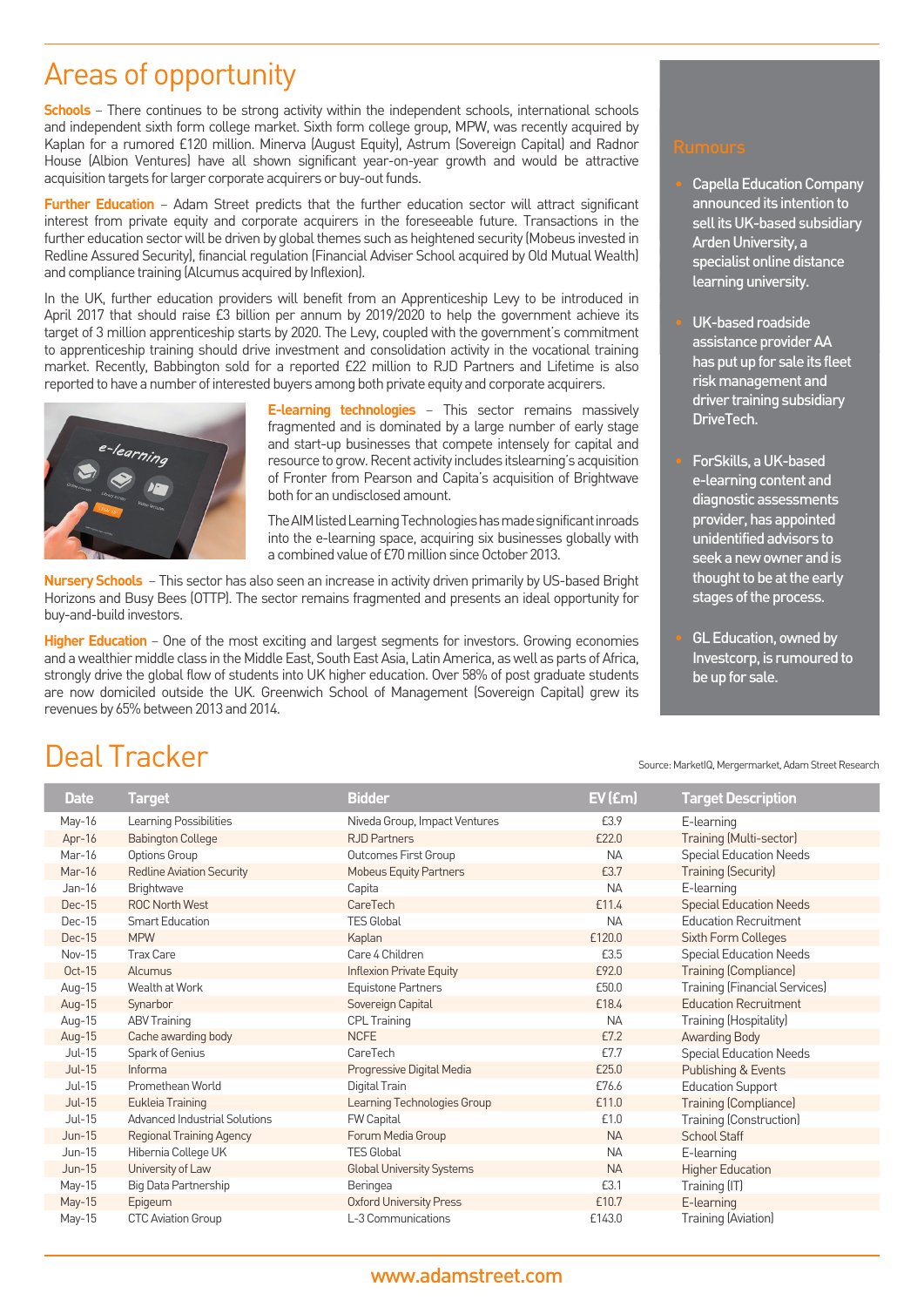| <b>Date</b>        | <b>Target</b>                                          | <b>Bidder</b>                                                  | EV (£m)         | <b>Target Description</b>                            |
|--------------------|--------------------------------------------------------|----------------------------------------------------------------|-----------------|------------------------------------------------------|
| Apr-15             | Saville Consulting                                     | <b>Towers Watson</b>                                           | £42.0           | <b>Training (Consultancy Services)</b>               |
| Apr-15             | <b>Tipton Training</b>                                 | Weymouth Medical                                               | NA              | <b>Training (Dental)</b>                             |
| Apr-15             | A4E                                                    | Staffline                                                      | £34.5           | Training (Welfare to Work)                           |
| Mar-15             | Learning Curve Group                                   | <b>MML Capital Partners</b>                                    | <b>NA</b>       | Training (Multi-sector)                              |
| Feb-15             | Radnor House School                                    | <b>Albion Ventures</b>                                         | £9.5            | Secondary School Operator                            |
| Feb-15             | The Oxford Group Consulting & Training                 | City & Guilds                                                  | NA              | Training (Management)                                |
| Feb-15             | Cambridge International School                         | International School Partnership                               | <b>NA</b>       | Secondary School Operator                            |
| Feb-15             | Kallidus                                               | FF&P                                                           | <b>NA</b>       | Training (Multi-sector)                              |
| Feb-15             | Improve International                                  | Benchmark Holdings                                             | £6.2            | Training (Veterinary)                                |
| Dec-14             | <b>ESG Holdings</b>                                    | Interserve                                                     | £25.0           | E-learning                                           |
| $Oct-14$           | Justin Craig Education                                 | <b>MPW</b>                                                     | <b>NA</b>       | Tutoring                                             |
| Aug-14             | Monarch Education                                      | Capita                                                         | £15.2           | <b>Education Recruitment</b>                         |
| $Jul-14$           | Premier Global                                         | Ascend Learning                                                | £24.0           | Training (Health & Fitness)                          |
| $Jul-14$           | Videotel Marine International                          | <b>KVH Industries</b>                                          | £28.7           | E-learning                                           |
| Jul-14             | <b>HT Skills</b>                                       | EFactor Group                                                  | £6.3            | E-learning                                           |
| $Jun-14$           | Vision for Education                                   | <b>TES Global</b>                                              | <b>NA</b>       | <b>Education Recruitment</b>                         |
| May-14             | Preloaded                                              | Learning Technologies Group                                    | £5.6            | Training (Multi-sector)                              |
| May-14             | Avanta Enterprise                                      | Staffline                                                      | £65.5           | Training (Welfare to Work)                           |
| May-14             | <b>Education Personnel</b>                             | Intermediate Capital Group                                     | £300.0          | <b>Education Recruitment</b>                         |
| May-14             | Olci Construction Training                             | <b>Engineering Real Results</b>                                | <b>NA</b>       | <b>Training (Construction)</b>                       |
| May-14             | Happy Child Group                                      | <b>Treetops Nurseries</b>                                      | NA              | Nursery Schools                                      |
| Apr-14             | Oxford International School                            | <b>RDDB</b>                                                    | <b>NA</b>       | Sixth Form Colleges                                  |
| Apr-14             | Line Communications Group                              | Learning Technologies Group                                    | £9.0            | E-learning                                           |
| Apr-14             | CrossKnowledge                                         | John Wiley & Sons Inc                                          | £104.0          | E-learning                                           |
| Feb-14             | Compass Computer Consultants                           | Advanced Computer Software Group                               | £14.5           | <b>Education Software</b>                            |
| Mar-14             | Sky Software                                           | <b>Tribal Group</b>                                            | £11.3           | E-learning                                           |
| Jan-14             | <b>Holdfast Training Services</b>                      | <b>HICL Infrastructure Company</b>                             | £23.5           | Training (Engineering)                               |
| Dec-13<br>$Oct-13$ | <b>Cambridge Education Group</b><br>Epic Group         | Bridgepoint                                                    | £185.0<br>£10.1 | Secondary School Operator                            |
| Oct-13             | Meadowcroft                                            | Learning Technologies Group<br><b>Acorn Care and Education</b> | £6.5            | E-learning<br><b>Special Education Needs</b>         |
| $Oct-13$           | <b>Busy Bees</b>                                       | <b>OTTP Private Equity</b>                                     | £353.0          | Nursery Schools                                      |
| Aug-13             | <b>Oxbridge Applications</b>                           | <b>Dukes Education Group</b>                                   | <b>NA</b>       | <b>Education Support</b>                             |
| $Jul-13$           | <b>TSL Education</b>                                   | <b>TPG Capital</b>                                             | £400.0          | Publisher                                            |
| $Jul-13$           | Training Businesses of Informa Plc                     | Providence Equity                                              | £118.0          | <b>Training (Corporate Services)</b>                 |
| $Jul-13$           | <b>FBS</b>                                             | Cobham                                                         | £112.0          | Training (Aviation)                                  |
| $Jun-13$           | <b>Hillcrest Care</b>                                  | Sovereign Capital Partners                                     | £80.0           | <b>Special Education Needs</b>                       |
| $Jun-13$           | Palatinate Schools                                     | Minerva Education                                              | £7.0            | Nursery Schools                                      |
| May-13             | <b>WCL Group</b>                                       | Nord Anglia Education                                          | £153.0          | <b>Primary Schools Operator</b>                      |
| Apr-13             | Kidsunlimited                                          | <b>Bright Horizons</b>                                         | £69.0           | Nursery Schools                                      |
| Apr-13             | Cognita Schools                                        | <b>KKR</b>                                                     | £162.0          | Private Schools Operator                             |
| Mar-13             | Alpha Schools Holdings                                 | <b>HICL Infrastructure Company</b>                             | £155.5          | Prepatory School Operator                            |
| Mar-13             | The Fire Service College                               | Capita                                                         | £10.0           | <b>Training (Fire Services)</b>                      |
| Jan-13             | <b>INTO University Partnerships</b>                    | Leeds Equity Partners                                          | £66.0           | <b>Education Support</b>                             |
| $Jan-13$           | 7City                                                  | Fitch Group                                                    | £142.0          | <b>Training (Financial Services)</b>                 |
| $Oct-12$           | <b>IPD</b> Group                                       | <b>MSCI</b>                                                    | £75.0           | Publishing and Training (Real Estate)                |
| Sep-12             | Chelsea Independent, Duff Miller &                     | Sovereign Capital                                              | £30.0           | Sixth Form Colleges                                  |
|                    | Lansdowne Colleges                                     |                                                                |                 |                                                      |
| Aug-12             | Explore Learning<br><b>MPW</b>                         | Graphite Capital                                               | £30.0           | Tutoring                                             |
| $Jul-12$<br>Jun-12 | The Hesley Group                                       | Levine Leichtman Capital Partners<br>Bowmark Capital           | £83.0<br>£75.1  | Sixth Form College<br><b>Special Education Needs</b> |
| $Jun-12$           | Frogtrade                                              | <b>YTL Education</b>                                           | £5.5            | E-learning                                           |
| May-12             | Casterbridge Nurseries                                 | <b>Bright Horizons</b>                                         | £72.1           | Nursery Schools                                      |
| <b>May-12</b>      | <b>Oxford Aviation Academy</b>                         | CAE Inc                                                        | £213.6          | <b>Training (Aviation)</b>                           |
| May-12             | <b>BEST</b>                                            | Interserve                                                     | £18.0           | <b>Education Recruitment</b>                         |
| Apr-12             | Thales Training & Simulation                           | L-3 Communications                                             | £83.0           | <b>Training (Aviation)</b>                           |
| Apr-12             | College of law                                         | Montagu Private Equity                                         | £200.0          | Higher Education                                     |
| Mar-12             | <b>Stagecoach Theatre Arts</b>                         | Lifeskills Education                                           | £5.2            | Performing Art Schools                               |
| Jan-12             | LJ Create                                              | Infinitas Learning (Netherlands)                               | £5.4            | Training (Multi-sector)                              |
| Oct-11             | Wealth at Work                                         | Palatine Private Equity                                        | £3.4            | <b>Training (Financial Services)</b>                 |
| $Oct-11$           | TQ                                                     | Pearson                                                        | £54.0           | Training (Digital)                                   |
| Oct-11             | Learn Direct                                           | Lloyds Development Capital                                     | £40.0           | E-learning                                           |
| <b>Jul-11</b>      | Holidaybreak                                           | Cox & Kings India                                              | £437.1          | Training (Multi-sector)                              |
| $Jul-11$           | The Continuum International<br><b>Publishing Group</b> | <b>Bloomsbury Publishing</b>                                   | £19.2           | Publisher                                            |
| $Jul-11$           | Resource Development International                     | Capella University                                             | £13.2           | E-learning                                           |
| $Jul-11$           | Blackboard                                             | <b>Providence Equity Partners</b>                              | £1,037.9        | Training (Multi-sector)                              |
| Jun-11             | Kisimul Group                                          | Rothschild (Merchant Banking)                                  | £100.0          | <b>Special Education Needs</b>                       |
| May-11             | <b>ITN Mark Education</b>                              | <b>Core Education &amp; Consulting Solutions</b>               | £15.5           | <b>Education Recruitment</b>                         |
| Mar-11             | Moody International                                    | Intertek Group                                                 | £450.6          | Training (Energy)                                    |
| Mar-11             | <b>EDI</b>                                             | Pearson                                                        | £105.0          | Training (Multi-sector)                              |
| Mar-11             | Nautilus                                               | RPS Group                                                      | £19.0           | Training (Energy)                                    |

#### www.adamstreet.com